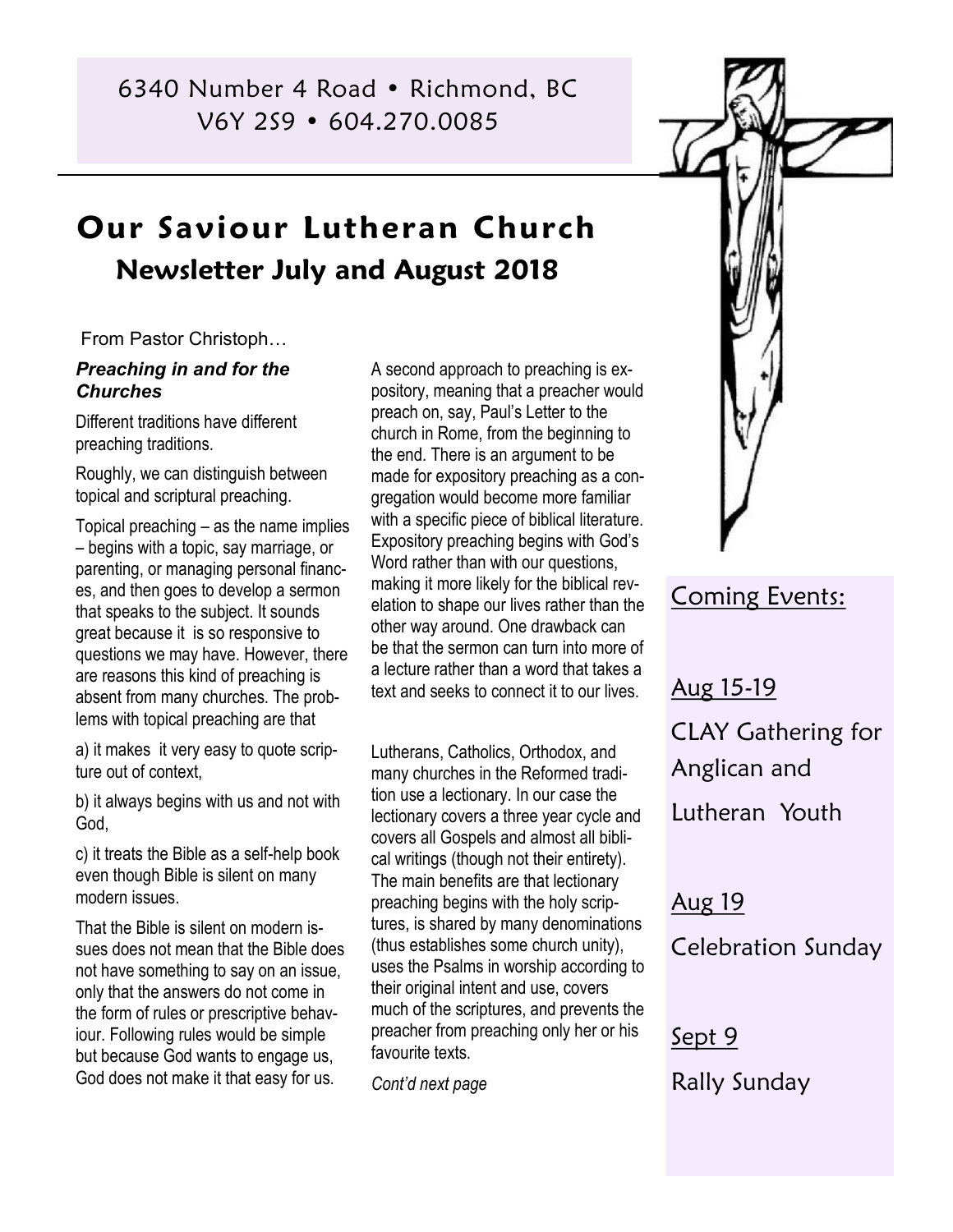I have a collection of sermons that were preached from American college pulpits on the Sunday after 9/11 and the editors remark that those traditions that followed a lectionary were less likely to replace the cross with the flag than those left to choose their own texts.

The Evangelical Lutheran Church in Canada follows the Revised Common Lectionary. It is not binding and expository preaching is an option one could explore from time to time.

Yours in Christ,

Paskas Christoph

# **Something to think about….**

You don't get harmony when everybody sings the same note.

- Doug Floyd in *Spokesman Review* (Spokane, Washington)

## **Hedge and Roof**

First things first: The roof overhang should be repaired some time before the end of the summer. It has been difficult to find a contractor for a small job such as this (not to speak of trying to obtain multiple quotes as this is an insurance claim).

The hedge on the south side of our property: Council felt that the hedge created a visual obstacle that might inadvertently cause people to steer away from *it* rather than from the roof overhang. In order to reduce the psychological obstacle it was decided the hedge should be trimmed. Many thanks to Allan Forch who in the heat of the summer carried out this work on behalf of church council (and offered invaluable advice).

# *Supply Clergy and lay-led services*

This year on some Sundays we will have supply pastors presiding and preaching on some Sundays while on other Sundays we will have lay-led services. You may wonder why.

One reason is that the supply list published by the Synod Office is very short, and some of those on that list are engaged in interim ministry in congregations currently without pastor (e.g. Pr Vida). So finding supply pastors is not easy and sometimes simply not possible.

Another (perhaps marginal) factor has been our budget deficit.

This is an area in which we can save a little and even if it's not much, it's something.

Perhaps the most important reason for me has been that speaking about God is not reserved for pastors but is part of the life of all of us. I see lay-led services as an encouragement to speak about God and about our faith, even if this starts with reading a sermon on Sunday morning.

Gertie Gatzke was parish worker at Peace/Abbotsford for many years and a good friend. I was blessed to work with Gertie for a number of years. Whenever someone spoke of a congregation that was vacant, Gertie would interrupt and state that there was no such thing as a vacant congregation, only pastoral vacancies. She was right.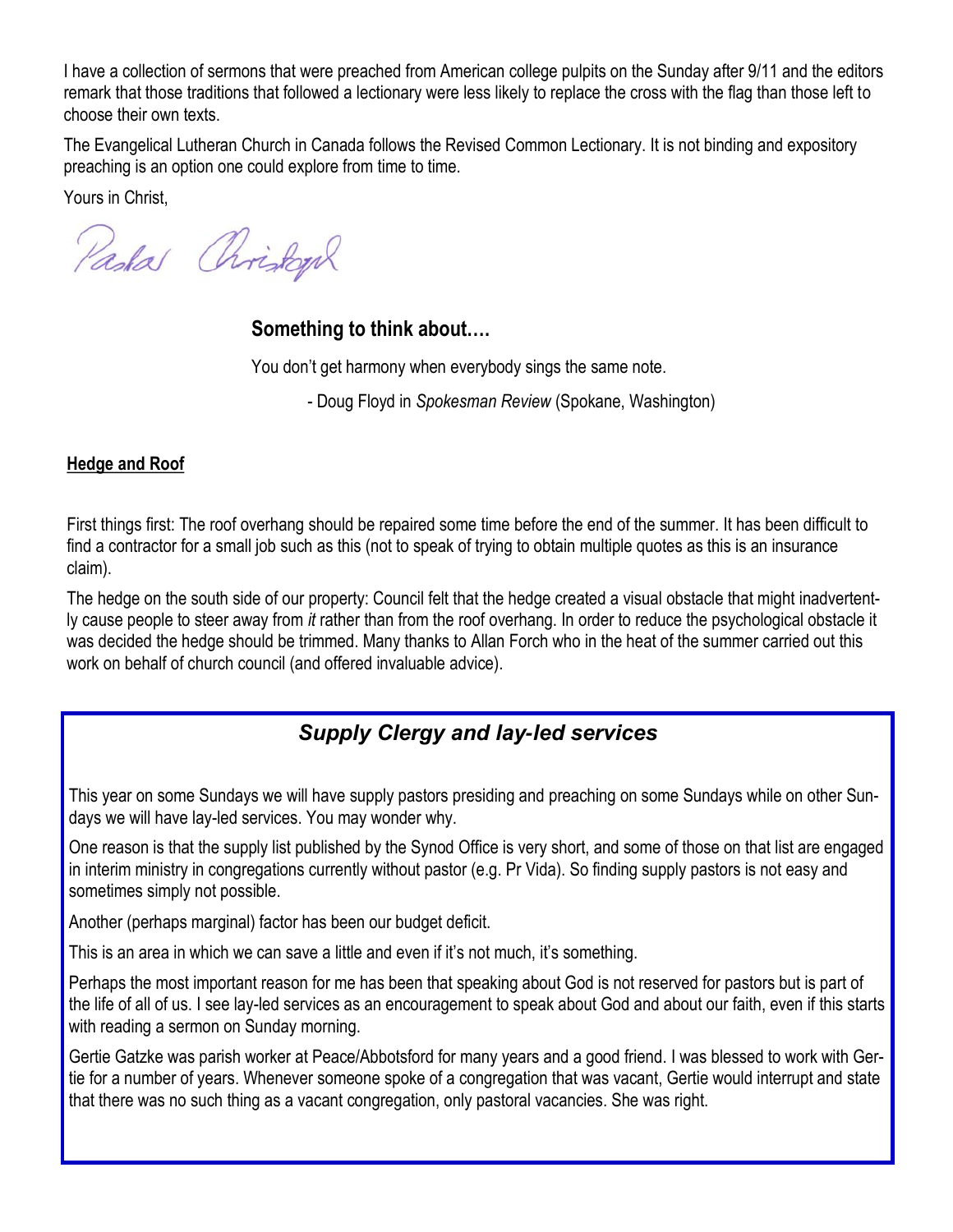### **From the Refugee Committee..**

As we reach the midpoint of our one year commitment to our refugee family, we are pleased to report that all is well. The family is progressing in their English as they are attending classes 4 times a week. In fact Aung Mya has found employment as a floor attendant for the Four Seasons hotel in downtown Vancouver. It is a full time position working night shift. Aye Chit and Tin Win will continue with their English training and it is hoped that Aung Mya can join them if his work schedule allows.

The family now handles all of it's banking needs and pays all their bills. Our church and our partner church Spirit of Life Lutheran continue to support the family financially. Our support is funded through the Refugee Fund and we are on

budget. It appears that we may have a surplus in the Refugee Fund at the end of the year.

We are also in the application process for a sponsorship of a new family from Eritrea who are now residing temporarily in Israel. They are family of Michael Tesfagherigis who has been attending our church over the past several months.

This application is markedly different from our current sponsorship.

There is no financial commitment by the church as funds to support the family will be provided in advance by others and placed in a trust account. In addition, Michael will be responsible for many of the tasks that we have been providing with volunteers for our current family. However, without our sponsorship, the family has no hope of coming to Canada and live under a potential expulsion from Israel. The application process could take two years or more.

#### **You know how we like to try new things…**

There will be a "honey-dew" list posted on the middle bulletin board . The items on this list are things that are not in the cleaning contract but do need to be done with varying frequencies. We would encourage you to take a look at it , put your name beside something you would take care of (in this instance, not necessarily ongoing) or you can simply do the job and cross it off the list. This list will be ongoing, some of the items will be more than one person would like to do (eg: shampooing the carpet, and by the way there is a carpet shampooer here at the church) however you are welcome to indicate if you would like someone to help (or form your own group to accomplish the task) . Also, please let us know if there is something not on the list and it should be.

The idea is that this could supplement a church work day (which hasn't happened in a year) and it allows those who can-

#### **Google Reviews:**

One of the downsides of the internet is the ability to quickly leave a review about anything (truthful or not) and never have to revisit it.

One of the upsides of the internet is that you can take the writing of a review seriously and that your review will be noticed. It would be wonderful if some of us could write and post a positive review of OSLC and post it to Google. Don't make stuff up, don't exaggerate, just think of the reason(s) you are here, and think of it as an invitation.

Just google "Our Saviour Lutheran" or find us on Google Maps in order to do so. Thank you!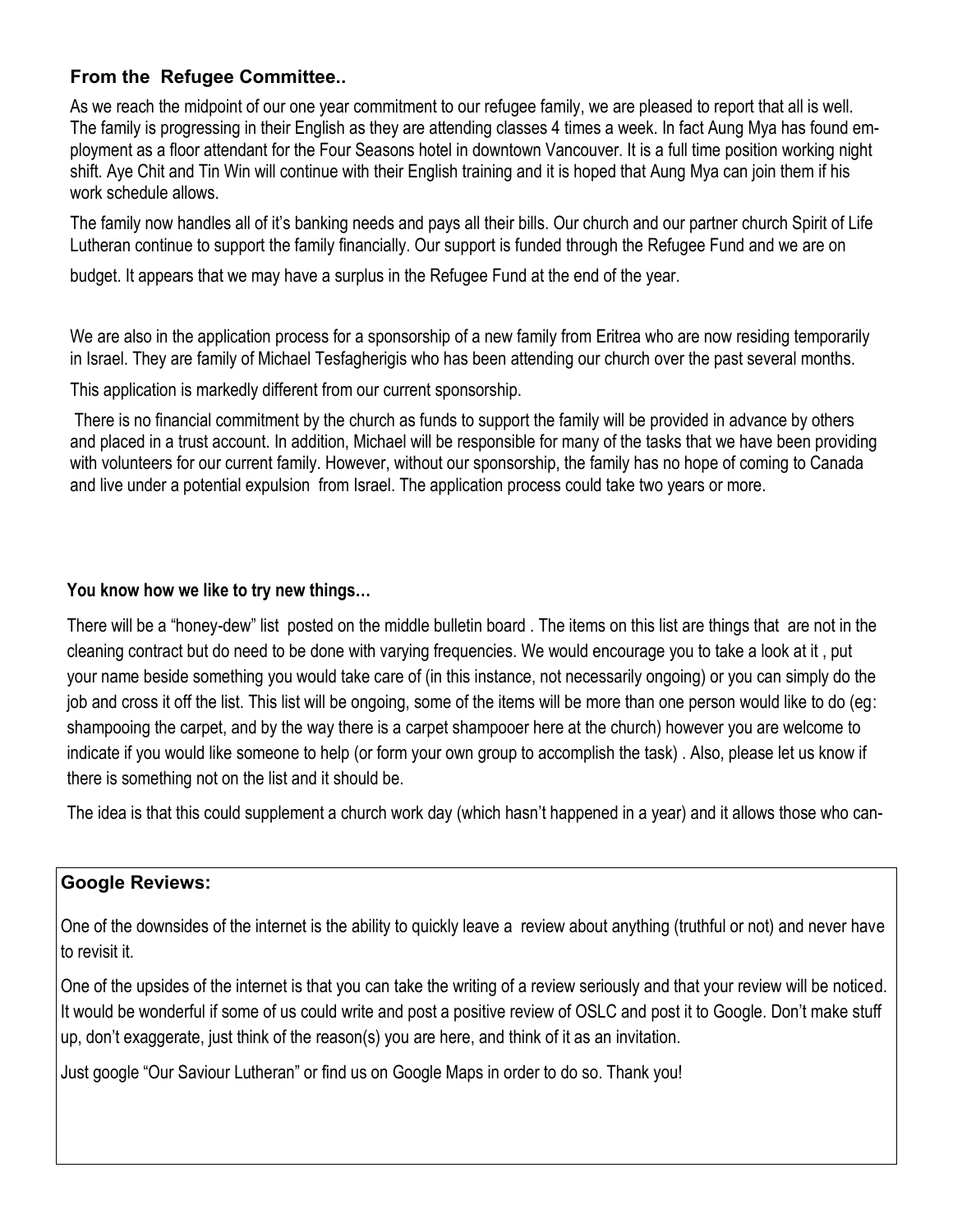### **From the Treasurer….**

Progress report on Special Assessment/Appeal as passed at AGM on 25 February 2018.



Please remember the ongoing needs of the church throughout the summer. Thank you!

threads **CLAY 2018** Thunder Bay, ON

# **Canadian Lutheran Anglican Youth Gathering – CLAY**

Lutheran and Anglican youth 14 to 19 years of age will gather in Thunder Bay, ON, from August  $15 -$ 19, 2018.

Our Youth will be heading out for CLAY on August 14th. Pastor Christoph is attending with Duncan, Tom, Christian, Marc and Joshua.

We hope they have fun!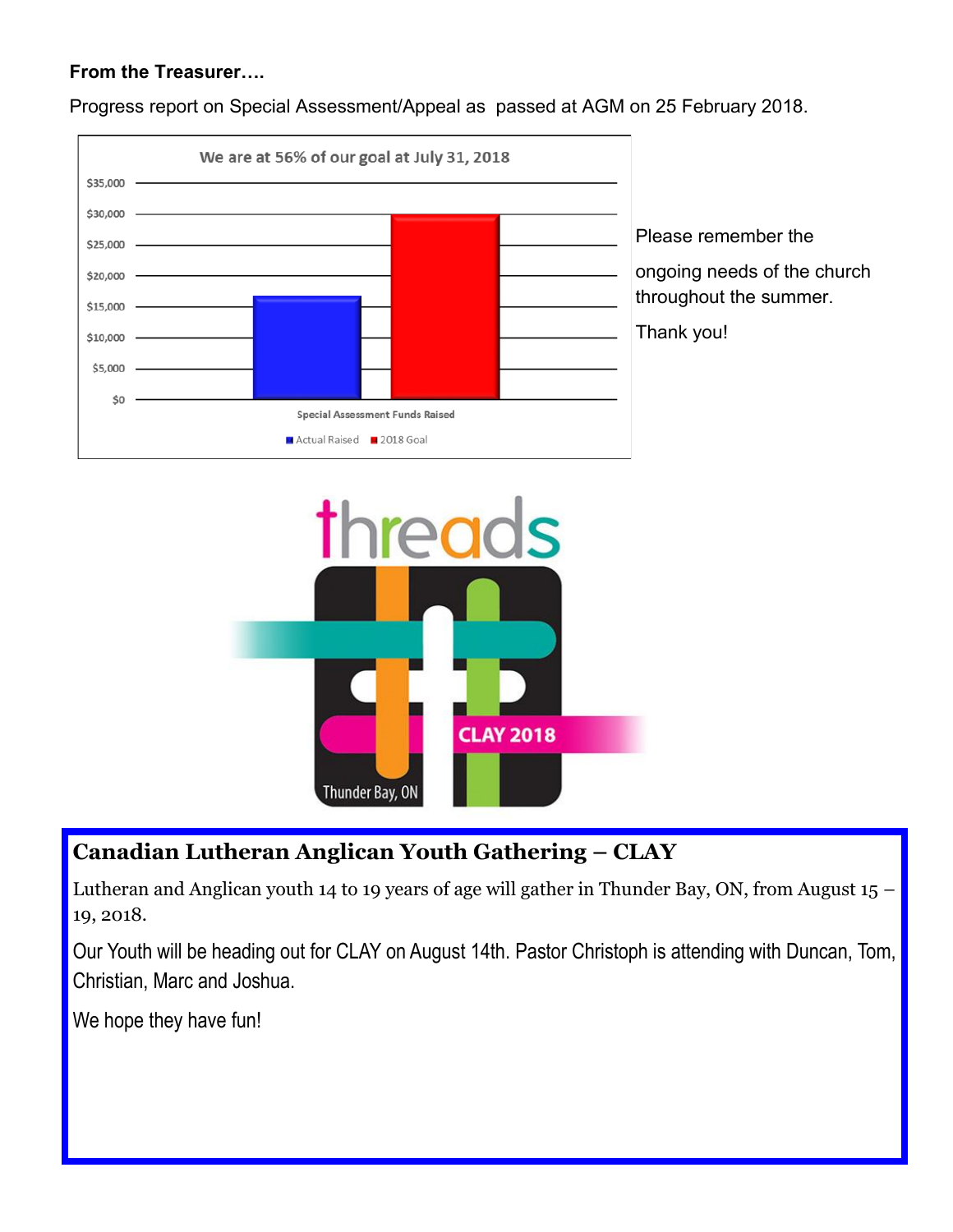## **Gifts of Service**

#### **August 5**

Greeters: Lorraine S. & Jean R. Ushers:Dave & Audree R. Offering Assistants: Dale S. & Michael T. Basket Holder: Emma P. Reader: Duncan M. Money Counters: Doug K & Chris S

#### **August 12**

Greeters: Dorothy S. & Lila H. Ushers: Wayne & Ellen T. Offering Assistants: TBD Communion Assistants Dianne J. & Ed J. Replenisher: Marion E. Basket Holder: TBD Reader: Carrie G. Money Counters: Dale S. & Ross G

#### **August 19**

Greeters: Cora Lee P. & Irene L. Ushers: Wayne J. & Ed J. Offering Assistants: Wally & Sheila T. Communion Assistants: Dave & Audree R. Replenisher: James M. Basket Holder: TBD Reader: Dale S. Money Counters: Ed J. & James M.

#### **August 26**

Greeters: Wayne & Ellen T. Ushers: Dewey & Tova L. Offering Assistants: Wayne J. & Duncan M. Communion Assistants: Ed J. & Elise K. Replenisher: Sara J. Basket Holder: TBD Reader: John F. Money Counters: Chris S. & Doug K.

**Prayer is less about changing the world than it is about changing ourselves. - David J. Wolpe Teaching Your Children about God**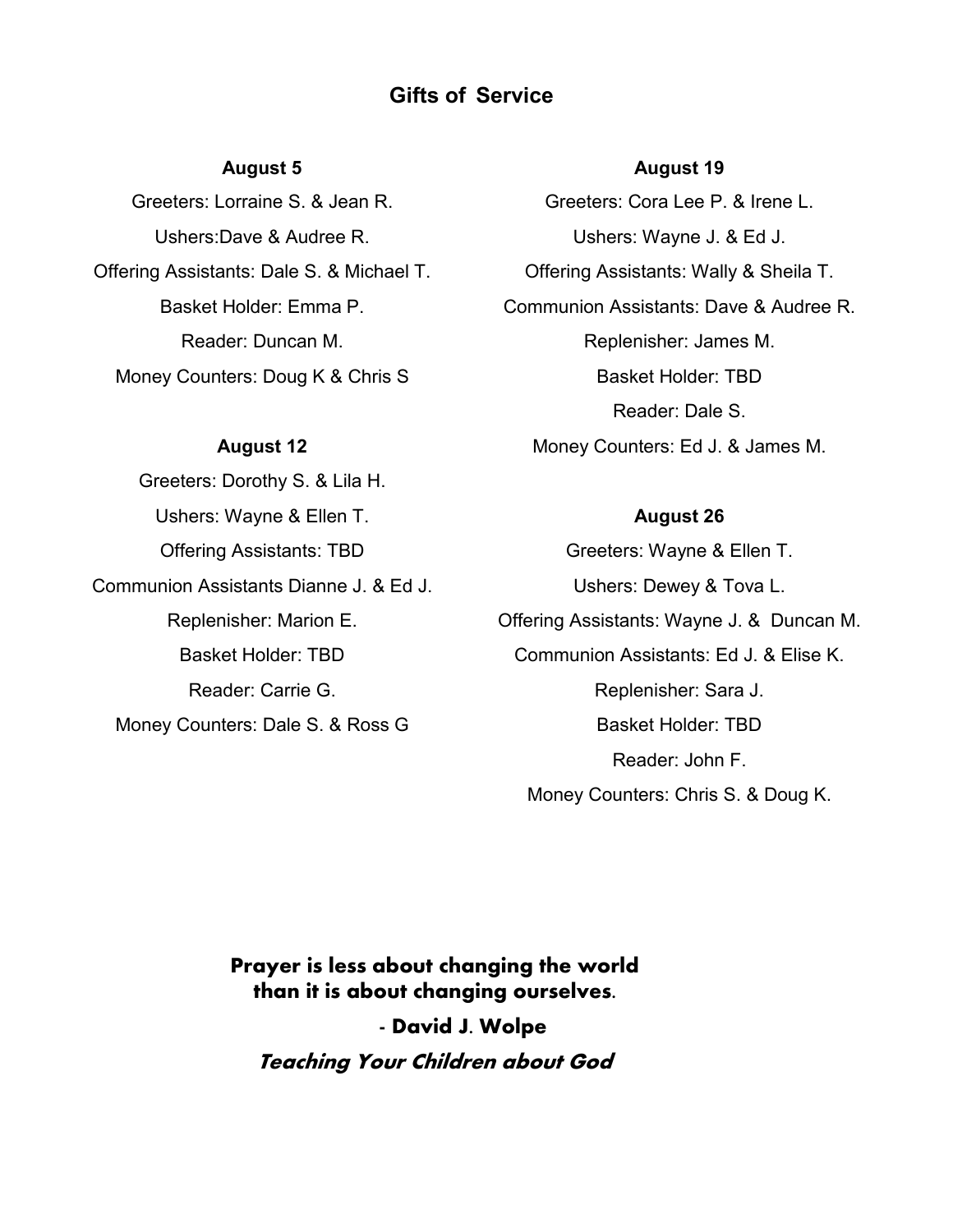

Duncan MacIntyre

After only five years at high school, Duncan graduated from McMath Secondary in June. He will begin the Science One program in September at the University of B.C. Despite years of frantic saving by his parents, Duncan still complicated the family budget by earning enough scholarships, including a Ted Rogers Scholarship, to pay for his first year at university. Duncan also received a fellowship from the TRIUMF facility at UBC and is squandering most of his summer at Canada's national particle accelerator.

When the fellowship ends, Duncan and his brother Tom will travel to the CLAY gathering for youth in Thunder Bay, Ont. He is also squeezing in weekend family trips to various places in B.C., looking after his garden, playing trombone, reading and trying to relax before his academic explorations begin.

I graduated from W.J. Mouat in Abbotsford with a Double Dogwood in 2017. This past year I chose to work to save money for school and to help me decide what I would do next.

I worked at SaveOn Foods and have met many people who have worked there their entire lives. It has motivated me to enrol in labour studies at the University of Manitoba. I will move to Winnipeg at the end of August.



Elias Reiners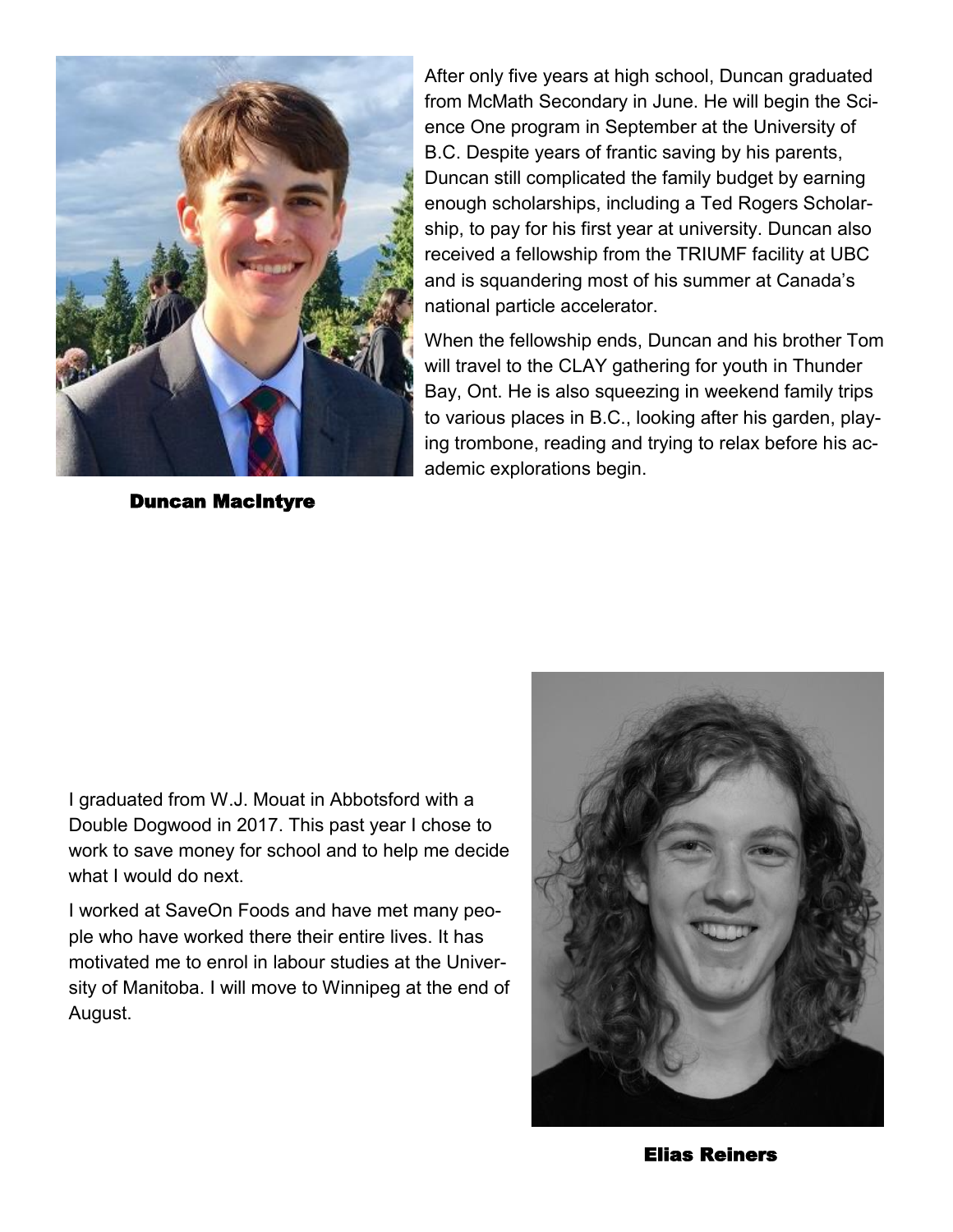

Julia Nimchuk

I recently graduated from McMath secondary and I will be continuing my studies this fall at Langara College.

I have always been interested in marketing and I will be taking a Marketing Management course.

I will continue working at Kisamos and begin my new journey at Langara. I am so excited to start this new chapter.

Sarah is planning to get a degree in Music Therapy from Capilano University.

She will be going to Douglas College next year to get the pre-requisite courses for this program. She is very excited about what the future will hold.



Sarah Jones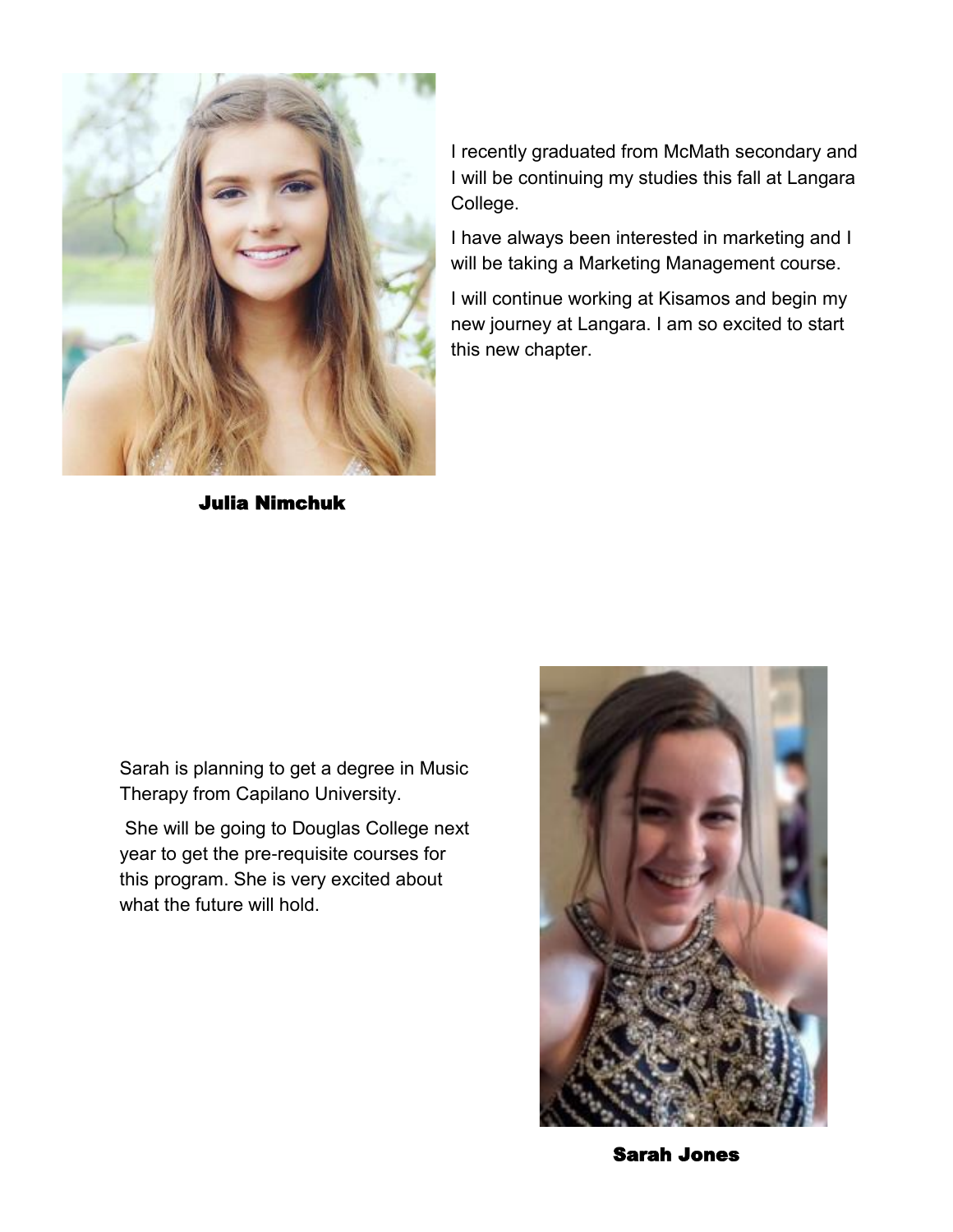

 $\bullet$ 

 $\bullet$ 

| <b>Sunday</b>             | <b>Monday</b>           | <b>Tuesday</b>          | <b>Wednes-</b><br>day     | <b>Thursday</b> | <b>Friday</b>  | <b>Saturday</b>         |
|---------------------------|-------------------------|-------------------------|---------------------------|-----------------|----------------|-------------------------|
| $\mathbf{1}$              | $\overline{\mathbf{2}}$ | $\overline{\mathbf{3}}$ | 4                         | 5               | $6\phantom{a}$ | $\overline{\mathbf{z}}$ |
| Worship Service 10:00     |                         |                         |                           |                 |                |                         |
| 8                         | $\boldsymbol{9}$        | 10                      | 11                        | 12              | 13             | 14                      |
| Worship Service 10:00     |                         |                         |                           |                 |                |                         |
| 15                        | 16                      | 17                      | 18                        | 19              | 20             | 21                      |
| Worship Service 10:00     |                         |                         | Readers                   |                 |                |                         |
| <b>Celebration Sunday</b> |                         |                         | 9:30                      | Church of-      | Church of-     |                         |
|                           |                         |                         | Church of-<br>fice closed | fice closed     | fice closed    |                         |
| 22                        | 23                      | 24                      | 25                        | 26              | 27             | 28                      |
| Worship Service 10:00     |                         |                         |                           |                 |                |                         |
| 29                        | 30                      | 31                      |                           |                 |                |                         |
| Worship Service 10:00     |                         |                         |                           |                 |                |                         |



 $\bullet$ 

Ċ